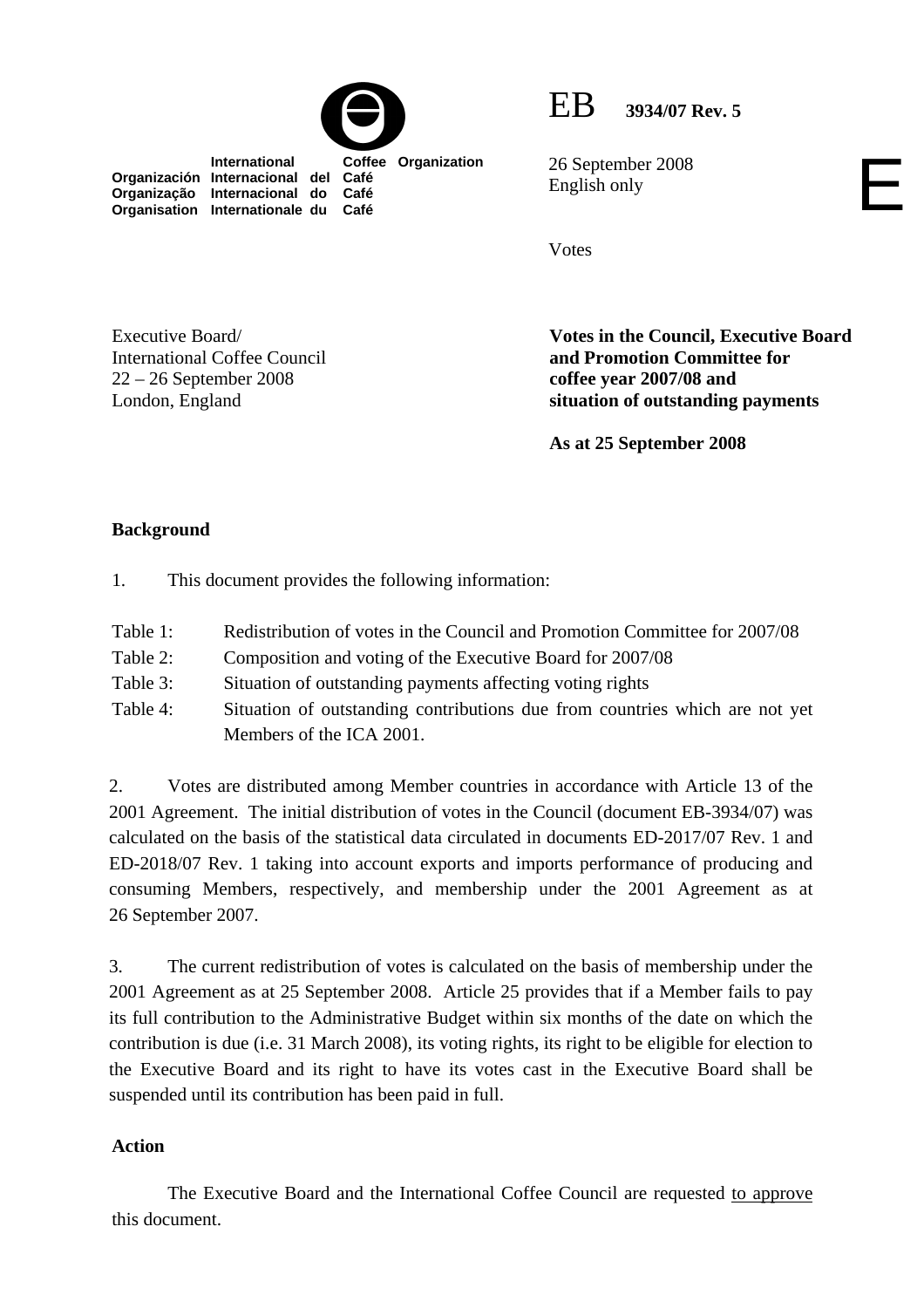# **Explanatory notes**

- \* Indicates countries which have not yet completed administrative procedures for accession to the 2001 Agreement.
- 1/ In accordance with the declaration of the EC (see document WP-Board No. 921/02) and as decided by the ICC at its  $87<sup>th</sup>$  Session in September 2002, the European Community has full competence in all matters which may arise under the terms of the 2001 Agreement. It pays the contributions of all of its Member States and may cast collectively the votes of each of its Member State.
- 2/ Voting rights suspended due to non-payment of contributions in accordance with the provisions of Article 25 (2).
- 3/ Belgium and Luxembourg are considered as two separate countries for the purposes of the Agreement. However, Belgium acts on behalf of Luxembourg in all matters concerning the Agreement, under the terms of Article 31 of the Convention establishing a Belgo-Luxembourg Economic Union.
- 4/ Members which have not assigned their votes to a Member of the Executive Board.
- 5/ See ICC Resolution 437.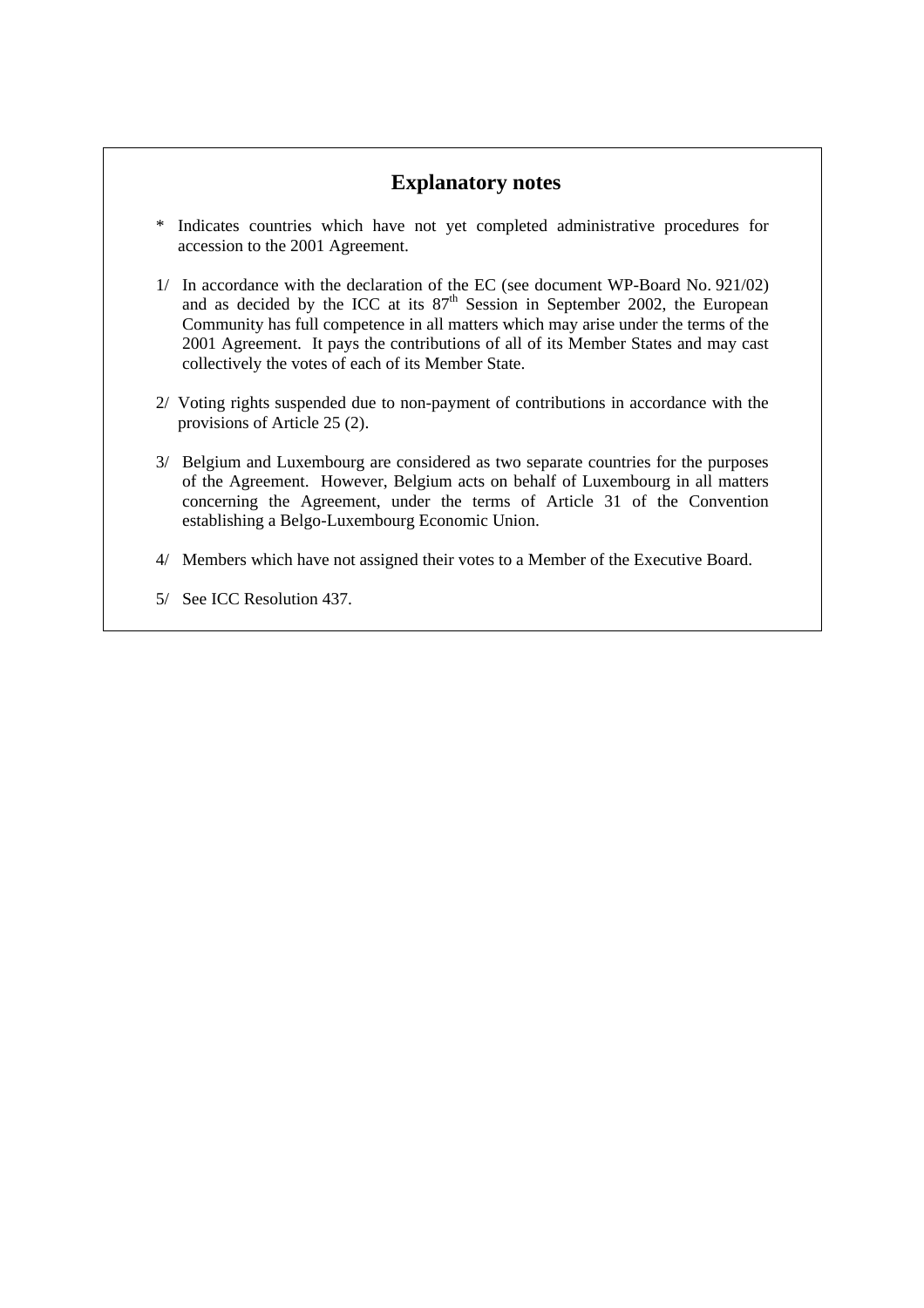### **TABLE 1**

### **REDISTRIBUTION OF VOTES IN THE COUNCIL AND PROMOTION COMMITTEE FOR COFFEE YEAR 2007/08 AS AT 25 SEPTEMBER 2008**

|                          |               |    |                  | Percent of        |                           |    |                   | Percent of          |
|--------------------------|---------------|----|------------------|-------------------|---------------------------|----|-------------------|---------------------|
| <b>Exporting Members</b> |               |    | <b>Votes</b>     | $2,000$ votes     | <b>Importing Members</b>  |    | <b>Votes</b>      | $2,000$ votes       |
| Angola                   |               |    | 5                | 0.25              | <b>European Community</b> | 1/ | 680               | 34.00               |
| Benin                    |               |    | 5                | 0.25              | Austria                   |    | $\overline{(19)}$ | (0.95)              |
| Bolivia                  | 2/            |    | $\overline{0}$   | $\overline{0.00}$ | Belgium/Luxembourg        | 3/ | (44)              | (2.20)              |
| <b>Brazil</b>            |               |    | $\overline{274}$ | 13.70             | Bulgaria                  |    | (9)               | (0.45)              |
| Burundi                  |               |    | 9                | 0.45              | Cyprus                    |    | (6)               | (0.30)              |
| Cameroon                 |               |    | 13               | 0.65              | Czech Republic*           |    | (14)              | (0.70)              |
| Central African Rep.     | 2/            |    | $\boldsymbol{0}$ | $\overline{0.00}$ | Denmark                   |    | (14)              | (0.70)              |
| Colombia                 |               |    | 113              | 5.65              | Estonia*                  |    | (7)               | (0.35)              |
| Congo, Dem. Rep. of      | 2/            |    | $\boldsymbol{0}$ | $\overline{0.00}$ | Finland*                  |    | $\overline{(15)}$ | (0.75)              |
| Congo, Rep. of           | 2/            |    | $\overline{0}$   | $\overline{0.00}$ | France                    |    | $\overline{(61)}$ | (3.05)              |
| Costa Rica               |               |    | 20               | 1.00              | Germany                   |    | (162)             | $\overline{(8.10)}$ |
| Côte d'Ivoire            |               |    | 29               | 1.45              | Greece                    |    | (14)              | (0.70)              |
| Cuba                     |               |    | 5                | 0.25              | $Hungary*$                |    | $\overline{(13)}$ | (0.65)              |
| Dominican Republic       | 2/            |    | $\overline{0}$   | 0.00              | <b>Ireland</b>            |    | (7)               | (0.35)              |
| Ecuador                  | $\frac{4}{3}$ |    | 14               | 0.70              | Italy                     |    | (71)              | (3.55)              |
| El Salvador              |               |    | 18               | $\overline{0.90}$ | Latvia                    |    | $\overline{(7)}$  | (0.35)              |
| Ethiopia                 | 2/            |    | $\boldsymbol{0}$ | 0.00              | Lithuania*                |    | (7)               | (0.35)              |
| Gabon                    | 2/            |    | $\overline{0}$   | 0.00              | Malta*                    |    | $\overline{(5)}$  | (0.25)              |
| Ghana                    |               |    | 5                | 0.25              | Netherlands               |    | (34)              | (1.70)              |
| Guatemala                |               |    | $\overline{41}$  | 2.05              | Poland                    |    | (30)              | (1.50)              |
| Guinea                   | 2/            |    | $\overline{0}$   | $\overline{0.00}$ | Portugal                  |    | $\overline{(13)}$ | (0.65)              |
| Haiti                    | 2/            |    | $\overline{0}$   | $\overline{0.00}$ | $Romania*$                |    | $\overline{(12)}$ | (0.60)              |
| Honduras                 |               |    | 32               | 1.60              | Slovakia                  |    | $\overline{(8)}$  | (0.40)              |
| India                    |               |    | 40               | $\overline{2.00}$ | Slovenia*                 |    | $\overline{(7)}$  | (0.35)              |
| Indonesia                |               |    | 62               | 3.10              | Spain                     |    | $\sqrt{(44)}$     | (2.20)              |
| Jamaica                  | 4/            |    | 5                | 0.25              | Sweden                    |    | $\overline{(20)}$ | (1.00)              |
| Kenya                    |               |    | $\overline{12}$  | 0.60              | <b>United Kingdom</b>     |    | (37)              | (1.85)              |
| Madagascar               | 2/            |    | $\overline{0}$   | 0.00              |                           |    |                   |                     |
| Malawi                   | 2/            |    | $\overline{0}$   | $\overline{0.00}$ | Japan                     |    | 72                | 3.60                |
| Mexico                   |               |    | $\overline{29}$  | 1.45              | Norway                    |    | $\overline{12}$   | 0.60                |
| Nicaragua                | 4/            | 5/ | 17               | 0.85              | Switzerland               |    | $\overline{18}$   | 0.90                |
| Nigeria                  |               |    | 5                | 0.25              | <b>USA</b>                |    | 218               | 10.90               |
| Panama                   | 4/            |    | 6                | 0.30              |                           |    |                   |                     |
| Papua New Guinea         |               |    | $\overline{16}$  | 0.80              |                           |    |                   |                     |
| Paraguay                 | 2/            |    | $\boldsymbol{0}$ | 0.00              |                           |    |                   |                     |
| Philippines              |               |    | 5                | 0.25              |                           |    |                   |                     |
| Rwanda                   | 4/            |    | $\overline{8}$   | 0.40              |                           |    |                   |                     |
| Tanzania                 |               |    | $\overline{12}$  | $\overline{0.60}$ |                           |    |                   |                     |
| Thailand                 | 4/            |    | $\overline{9}$   | 0.45              |                           |    |                   |                     |
| Togo                     |               |    | 6                | 0.30              |                           |    |                   |                     |
| Uganda                   |               |    | 30               | 1.50              |                           |    |                   |                     |
| Venezuela, Bol. Rep. of  | 4/            |    | 6                | 0.30              |                           |    |                   |                     |
| Vietnam                  |               |    | 143              | 7.15              |                           |    |                   |                     |
| Zambia                   | 2/            |    | $\boldsymbol{0}$ | $\overline{0.00}$ |                           |    |                   |                     |
| Zimbabwe                 |               |    | 6                | 0.30              |                           |    |                   |                     |
| <b>Total</b>             |               |    | <b>1 000</b>     |                   | 50.00 Total               |    | <b>1 000</b>      | 50.00               |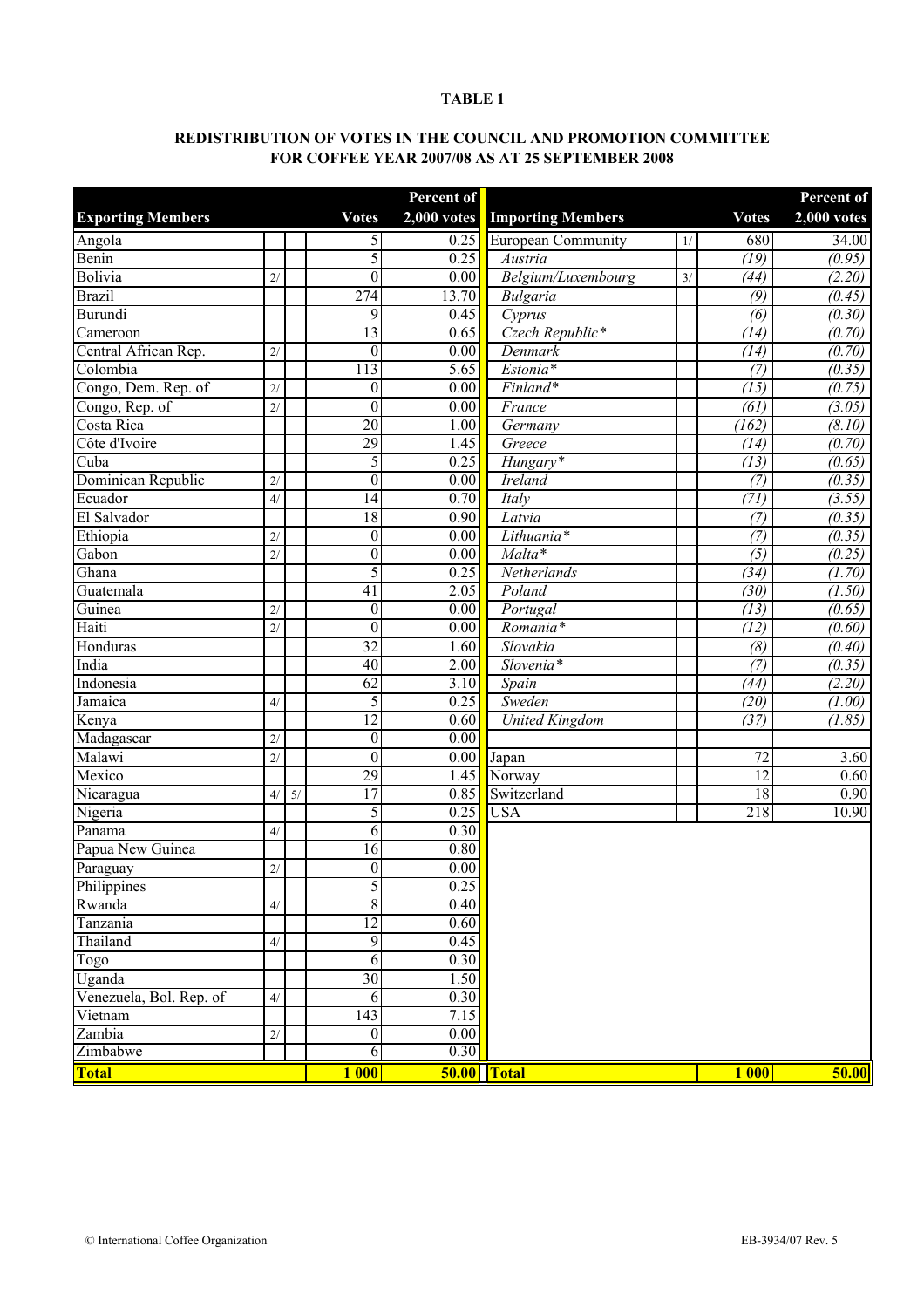#### **TABLE 2**

#### **COMPOSITION AND VOTING OF THE EXECUTIVE BOARD**

#### **FOR COFFEE YEAR 2007/08 AS AT 25 SEPTEMBER 2008**

|                  |                    | <b>Exporting Members</b> |              |                           |                    | <b>Importing Members</b> |                 |
|------------------|--------------------|--------------------------|--------------|---------------------------|--------------------|--------------------------|-----------------|
| <b>EB</b> Member | <b>Total votes</b> | Representing             | <b>Votes</b> | <b>EB</b> Member          | <b>Total votes</b> | Representing             | <b>Votes</b>    |
| <b>Brazil</b>    | 274<br>            | <b>Brazil</b>            | 274          | <b>European Community</b> | 680                | European Community       | 680             |
| Burundi          | 39                 | Burundi                  |              | E.C.                      |                    | Austria                  | 19              |
|                  |                    | Ethiopia                 |              | Belgium                   |                    | Belgium/Luxembourg       | 44              |
|                  |                    | Kenya                    |              | Germany                   |                    | Bulgaria                 | 9               |
|                  |                    | Tanzania                 |              | Italy                     |                    | Cyprus                   | 6               |
|                  |                    | Zimbabwe                 |              | Spain                     |                    | Czech Republic           | 14              |
| Cameroon         | 98                 | Angola                   |              |                           |                    | Denmark                  | 14              |
|                  |                    | Benin                    |              |                           |                    | Estonia                  | 7               |
|                  |                    | Cameroon                 |              |                           |                    | Finland                  | 15              |
|                  |                    | Côte d'Ivoire            | 29           |                           |                    | France                   | 61              |
|                  |                    | Ghana                    |              |                           |                    | Germany                  | 162             |
|                  |                    | Nigeria                  |              |                           |                    | Greece                   | 14              |
|                  |                    | Togo                     |              |                           |                    | Hungary                  | $\frac{13}{7}$  |
|                  |                    | Uganda                   | 30           |                           |                    | Ireland                  |                 |
| Colombia         |                    | 113 Colombia             |              |                           |                    | Italy                    | 71              |
| El Salvador      | 70                 | Costa Rica               | 20           |                           |                    | Latvia                   |                 |
|                  |                    | El Salvador              | 18           |                           |                    | Lithuania                |                 |
|                  |                    | Honduras                 | 32           |                           |                    | Malta                    |                 |
| Guatemala        | 75                 | Cuba                     |              |                           |                    | Netherlands              | 34              |
|                  |                    | Guatemala                | 41           |                           |                    | Poland                   | 30              |
|                  |                    | Mexico                   | 29           |                           |                    | Portugal                 | $\frac{13}{12}$ |
| Indonesia        | 107                | India                    | 40           |                           |                    | Romania                  |                 |
|                  |                    | Indonesia                | 62           |                           |                    | Slovakia                 | 8               |
|                  |                    | Philippines              |              |                           |                    | Slovenia                 |                 |
| Papua New Guinea | 159                | Papua New Guinea         |              |                           |                    | Spain                    | 44              |
|                  |                    | Vietnam                  | 143          |                           |                    | Sweden                   | 20              |
| <b>Total</b>     | 935                |                          |              |                           |                    | United Kingdom<br>       | 37              |
|                  |                    |                          |              | Japan                     | 72                 | Japan                    |                 |
|                  |                    |                          |              | Switzerland               | 30                 | Norway                   | 12              |
|                  |                    |                          |              |                           |                    | Switzerland              |                 |
|                  |                    |                          |              | USA                       | 218                | <b>USA</b>               | 218             |

**Total**

**1 000**